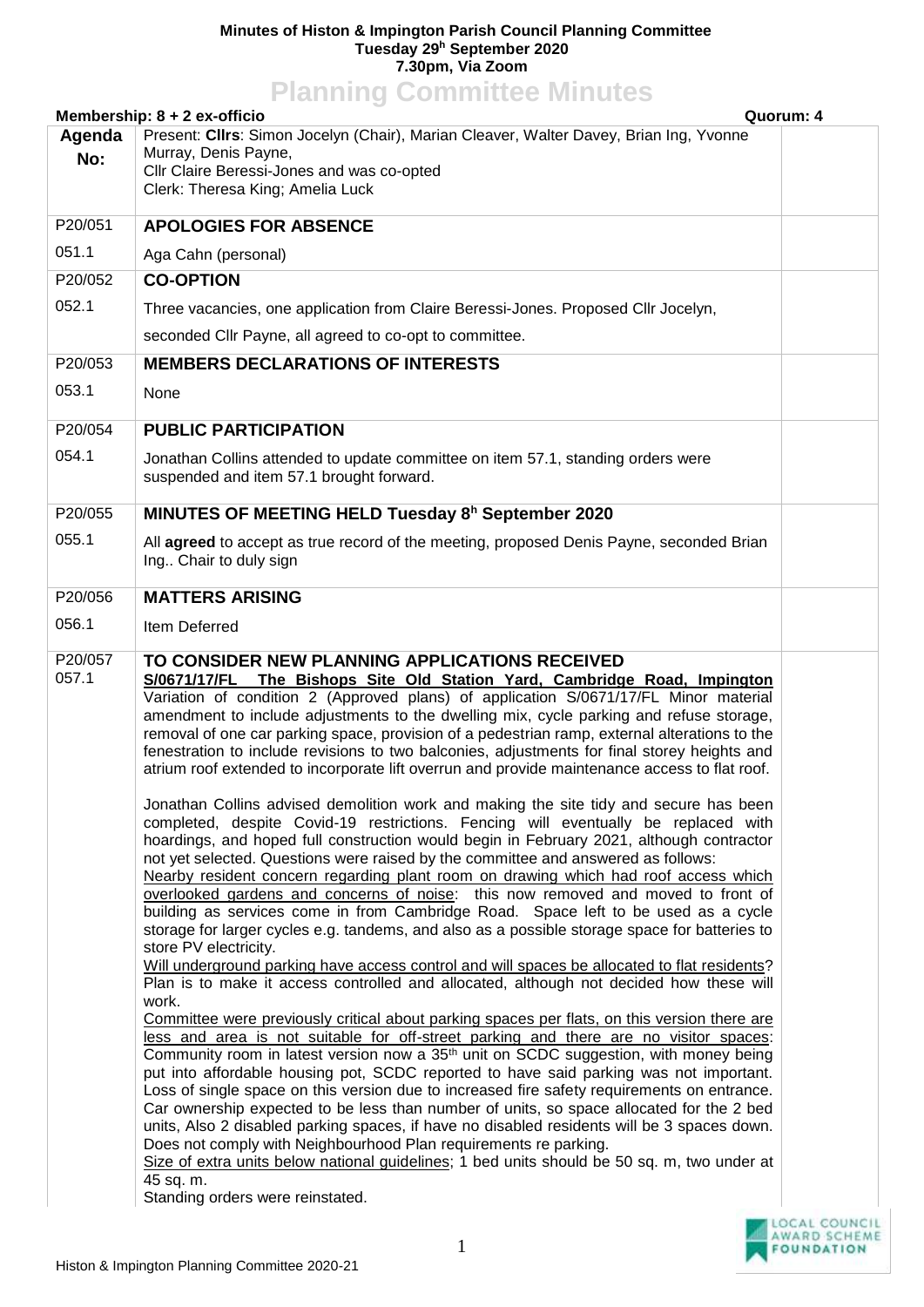|       | All agreed to comment that this revised application is not consistent with the emerging<br>Neighbourhood Plan in respect of parking; two units are below the recommended sizes in<br>the Neighbourhood Plan, and that there is an increase in the number of residents and a<br>reduction in parking. All Agreed this should go to the SCDC Planning Committee.                                                                                                                                                                                                                                                                                                                                                                                                                                                                                                                                                                                                                                                                                                                                                                                                                                                                                                                                                                                                                                                                                                                                                                                                                                                                                                                                                                                                                                                                                                                                                                                                                                                                                                                                                                                             |              |
|-------|------------------------------------------------------------------------------------------------------------------------------------------------------------------------------------------------------------------------------------------------------------------------------------------------------------------------------------------------------------------------------------------------------------------------------------------------------------------------------------------------------------------------------------------------------------------------------------------------------------------------------------------------------------------------------------------------------------------------------------------------------------------------------------------------------------------------------------------------------------------------------------------------------------------------------------------------------------------------------------------------------------------------------------------------------------------------------------------------------------------------------------------------------------------------------------------------------------------------------------------------------------------------------------------------------------------------------------------------------------------------------------------------------------------------------------------------------------------------------------------------------------------------------------------------------------------------------------------------------------------------------------------------------------------------------------------------------------------------------------------------------------------------------------------------------------------------------------------------------------------------------------------------------------------------------------------------------------------------------------------------------------------------------------------------------------------------------------------------------------------------------------------------------------|--------------|
| 057.2 | 20/03878/HFUL 5 Manor Park Histon Rear hip to gable, installation of roof lights and two<br>front dormers<br>All agreed to make a recommendation of approval, subject to inspection by officers in<br>relation to the impact of increased shadow from the extended roofline on the neighbouring<br>property.                                                                                                                                                                                                                                                                                                                                                                                                                                                                                                                                                                                                                                                                                                                                                                                                                                                                                                                                                                                                                                                                                                                                                                                                                                                                                                                                                                                                                                                                                                                                                                                                                                                                                                                                                                                                                                               |              |
| 057.3 | 20/03784/HFUL 23 Youngman Avenue, Histon Single storey rear extension and front<br>porch (resubmission of 20/02091/HFUL)<br>This amendment to application reduces the extension in depth but increases it in width.<br>All agreed a recommendation of approval; members would advise a condition to include<br>restriction to deliveries to avoid peak times.                                                                                                                                                                                                                                                                                                                                                                                                                                                                                                                                                                                                                                                                                                                                                                                                                                                                                                                                                                                                                                                                                                                                                                                                                                                                                                                                                                                                                                                                                                                                                                                                                                                                                                                                                                                              |              |
| 057.4 | 20/03792/HFUL 41 Station Road, Histon Refurbishment of existing garage with pitch roof<br>and replacement addition workshop/home office/garden room.<br>All agreed to make a recommendation of approval, conditioning deliveries, plant and<br>contractor parking to be within the curtilage throughout construction and at out of peak<br>hours; garage conversion to be ancillary use to the residential property only; and the<br>prevention of a business being operated from this site.<br>Item 57.6 was brought forward at this point.                                                                                                                                                                                                                                                                                                                                                                                                                                                                                                                                                                                                                                                                                                                                                                                                                                                                                                                                                                                                                                                                                                                                                                                                                                                                                                                                                                                                                                                                                                                                                                                                               |              |
| 057.5 | 20/03742/FUL Land comprising, Kendal Court, Anglia House, Kendal House, Regency<br><b>House and 1 Cambridge Road, Impington</b><br>Demolition of existing buildings comprising Anglia House, Kendal House inc. flats above,<br>Regency House and Marble Store to rear and 1 Cambridge Road inc. flats above<br>Discussion on application covered the following:<br>Plan reduces height fractionally to be below height of new Bishop's building on<br>$\bullet$<br>opposite side of the road, does not compare to height of houses alongside it and<br>Village Design Guide (VGD) says no more than 3 storeys high. Also only part of<br>Bishops building is this high, Kendal Court is this high all the way through.<br>Not properly advertised for resident feedback<br>$\bullet$<br>No affordable housing<br>$\bullet$<br>Viability not sound, errors in figures in separate sections regarding unit prices,<br>$\bullet$<br>rental as % of market set as 52% but policy is 80%<br>Suggests "social rents" but this area has no policy on this as it is not relevant here<br>$\bullet$<br>Inadequate parking, no visitor parking for units<br>$\bullet$<br>Businesses have no access to rear of property, no space for funeral director to<br>$\bullet$<br>unload hearse<br>Station Stores vital for the area, meets needs of elderly in the area who cannot<br>$\bullet$<br>access village centre, not enough information on plans for temporary<br>accommodation for them<br>Area in front of Station Stores in on County land, so removal of trees and<br>٠<br>installation of temporary building may not be allowed, and it may not be big enough.<br>Both businesses will need access to vent cooling equipment for their storage areas,<br>٠<br>this is not indicated on plans.<br>1 bed units not minimum size.<br>٠<br>In local plan a mixed use area, if reduce business use then not consistent with it<br>$\bullet$<br>(previously had Anglia Fireplaces as well as remaining two businesses).<br>All agreed to recommend refusal, Clerk to create a document listing areas of concern for<br>circulation to committee prior to submission. | <b>Clerk</b> |
| 057.6 | 20/02506/HFUL105 Cottenham Road Histon Two storey side extension to existing<br>residential dwelling with garage.<br>Previous application for part single, part two storey extension, including garage, following<br>removal of existing conservatory was withdrawn.<br>All agreed to make a recommendation of approval, conditioning deliveries, plant and<br>contractor parking to be within the curtilage throughout construction and at out of peak<br>hour, this to include school hours after 01/09/2021 as near location of new primary school.                                                                                                                                                                                                                                                                                                                                                                                                                                                                                                                                                                                                                                                                                                                                                                                                                                                                                                                                                                                                                                                                                                                                                                                                                                                                                                                                                                                                                                                                                                                                                                                                     |              |



Î.